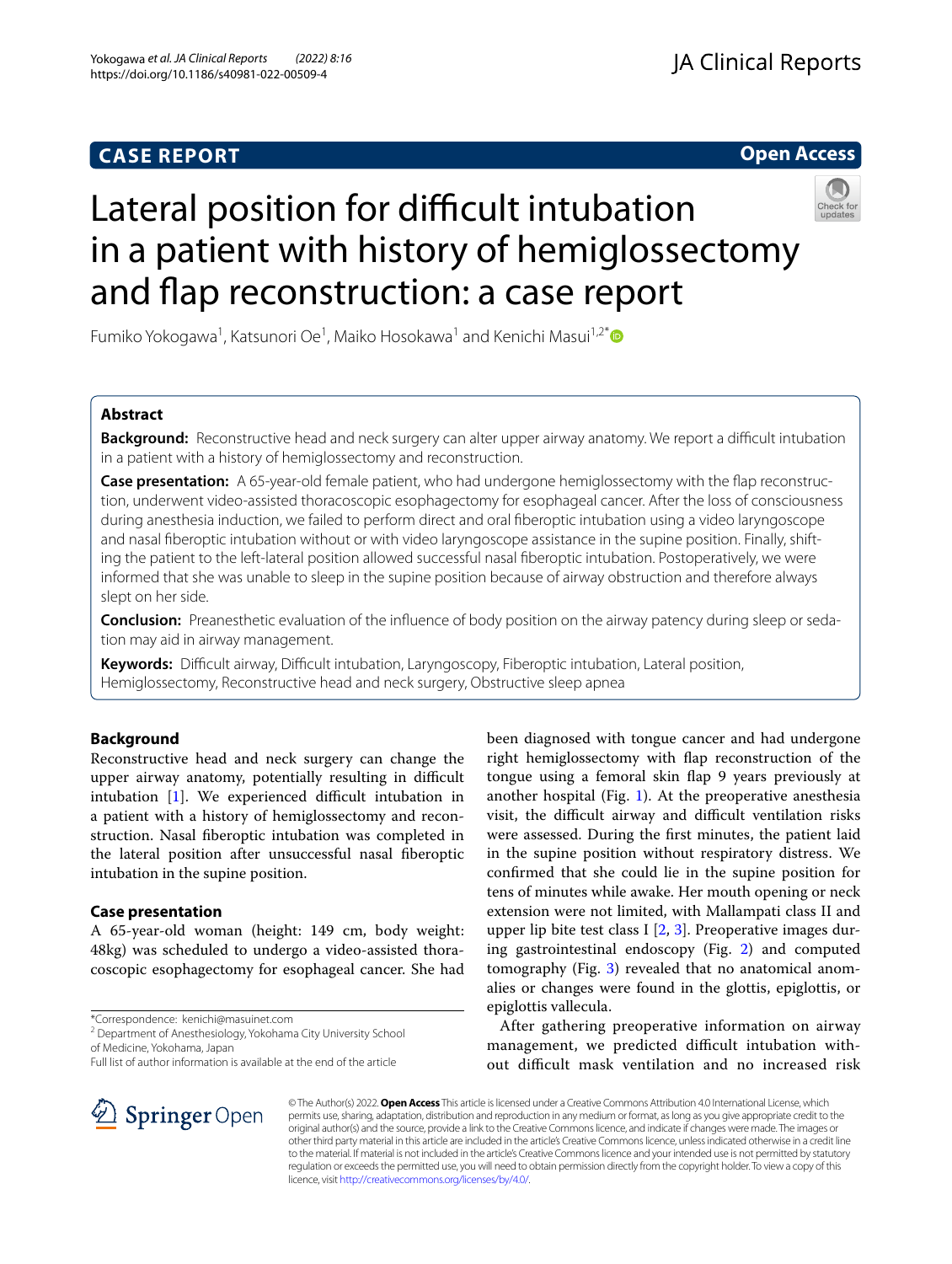

**Fig. 1** Reconstructed tongue after right-hemiglossectomy using a femoral skin flap

<span id="page-1-0"></span>of aspiration, increased risk of rapid desaturation, or suspected emergency invasive airway. Therefore, we did not plan awake intubation. The airway management was planned as follows: (1) anesthesia induction with neuromuscular blockade; (2) intubation using a McGrath® video laryngoscope (Aircraft Medical, Edinburgh, Scotland) with a size 4 blade because the estimated distance from the teeth to the vallecula was >11 cm, followed by fberoptic intubation with or without Airway Scope® (AWS; Pentax, Tokyo, Japan). Moreover, the surgeon found no anomalies or changes in the pharynx during the preoperative gastrointestinal endoscopy before anesthesia.

Oxygen was administered at a flow rate of 6 L/min. Then, a continuous infusion of remifentanil at 0.3 μg/ kg/min was started with a bolus of 100 μg fentanyl. After the patient experienced a floating sensation, 80 mg of propofol was administered. As mask ventilation was successfully performed, a bolus of 50 mg of rocuronium was administered. Subsequently, we performed video-laryngoscopy. Poor mobility of the reconstructed tongue did not allow pushing the tongue aside using the McGrath® blade. Because the Cormack and Lehane laryngeal view remained at grade 4 with the backward–upward–rightward pressure maneuver, we terminated the first attempt of laryngoscopy. Desflurane 2% in 100% oxygen was administered and the remifentanil infusion rate was changed to 0.2 μg/kg/ min. In the second and third attempts, we tried fiberoptic intubation using the AWS. However, we failed to find the epiglottis and esophagus using fiberoptic bronchoscopy. On the fourth attempt, a fiberoptic bronchoscopy was inserted into the left nasal cavity through a tracheal tube. We were unable to insert the bronchoscopy into the hypopharynx because we could not move the bronchoscope forward. Additionally, the McGrath® was inserted into the oral cavity. However, we only identified edematous mucous membranes in the larynx and were unable to locate the epiglottis. As the peripheral oxygen saturation decreased, we interrupted the intubation procedure and performed twoperson mask ventilation. The lowest peripheral oxygen saturation level was 92%. Meanwhile, the surgeons advised that they could observe both the glottis and epiglottis during gastrointestinal endoscopy in the leftlateral position. The patient was then moved from the

<span id="page-1-1"></span>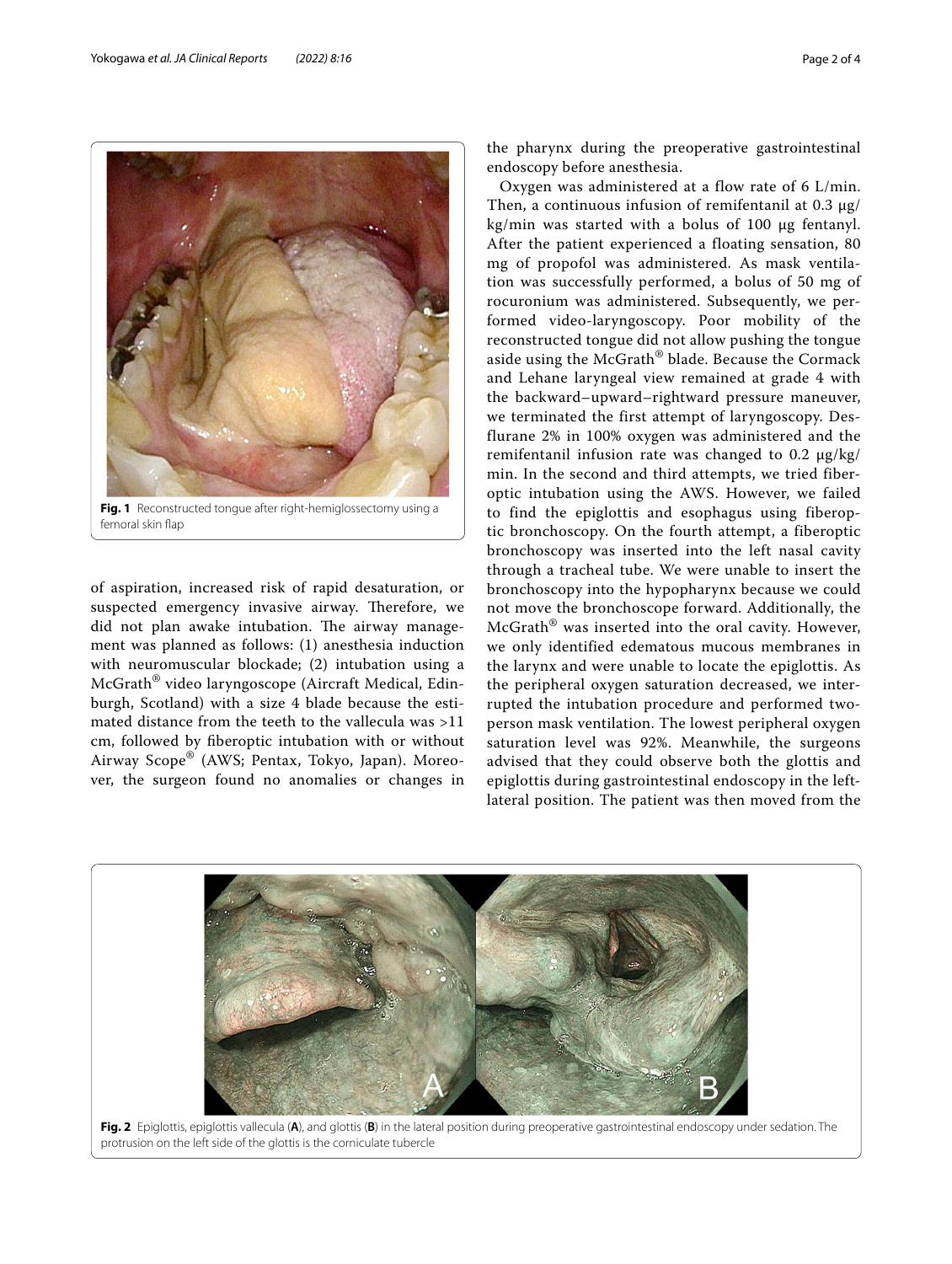

<span id="page-2-0"></span>supine to the left-lateral position. Fiberoptic intubation via the nasal cavity was attempted again. Although an edematous membrane was observed in the larynx, a narrow gap was observed on the distal side of the epiglottis-like edematous structure. After moving the fiberoptic bronchoscope into the gap, the normal glottis, ring-shaped tracheal cartilage, and tracheal bifurcation were finally identified. The tracheal tube was smoothly intubated using a bronchoscopy guide. Postsurgery, the patient was admitted to the intensive care unit under sedation and mechanical ventilation with tracheal intubation.

The following morning, the patient's trachea was carefully extubated using the following procedure: (1) the patient was positioned in the left-lateral position, (2) a fiberoptic bronchoscope was inserted into the tracheal tube, (3) the trachea was extubated with the bronchoscope remaining in the trachea, and (4) the glottis, epiglottis, and epiglottis vallecula were observed using bronchoscopy. During this procedure, no edematous membrane was observed in the pharynx. After extubation, the glottis shifted to the ventral side and upper airway stenosis and obstruction were not observed.

After the patient clearly recovered, we asked her whether she could sleep in the supine position before and after the hemiglossectomy. She answered, "I always sleep in the lateral position. If I sleep in the supine position, I wake up because of airway obstruction. This did not happen before my hemiglossectomy." She retained no memory from the anesthesia induction.

# **Discussion**

In this case, we predicted a difficult intubation due to post-hemiglossectomy with fap reconstruction, but not "cannot intubate" situation using fberoptic bronchoscopy in the supine position. We postoperatively evaluated the "preoperative risk class" for difficult mask ventilation combined with difficult laryngoscopy  $[4]$  $[4]$ . She had three risk factors (presence of teeth, age  $\geq$ 46, and obstructive sleep apnea) among the 12 risk factors for the classifcation, which determined a low risk, 0.18% of the occurrence rate, of difficult mask ventilation and difficult laryngoscopy. However, both mask ventilation and laryngoscopy in the supine position were difficult in this patient. One-person facemask ventilation with excessive resistance to gas ingress after the third attempt of tracheal intubation, and impossible visualization of any portion of the vocal cords after three plus one attempts at video-laryngoscopy conformed with the criteria indicative of difficult facemask ventilation and difficult laryngoscopy, respectively  $[2]$ . The preoperative risk class for difficult mask ventilation combined with difficult laryngoscopy may be unsuitable for predict difficulties in patients with a history of hemiglossectomy with fap reconstruction.

Laryngoscopy was attempted three plus one times in the supine position. For the frst attempt, we prepared a McGrath® video laryngoscope with a long blade (size 4). However, the blade length was short for this patient. One reason was the poor mobility of the fap reconstructed tongue. Accordingly, we decided to perform fberoptic intubation with AWS for the next attempts and then nasal fiberoptic intubation without or with McGrath<sup>®</sup>. Although we performed a limited number of laryngoscopy within the limits of airway guidelines [\[2\]](#page-3-1), these procedures produced larynx edema resulting in a difficult airway. Nasal fberoptic intubation without laryngoscope assistance might have been a better choice from the frst to third attempts to avoid laryngeal edema.

The left-lateral position was effective for the successful intubation in this case, facilitating the visualization of the glottis and epiglottis during gastrointestinal endoscopy. Although a randomized controlled trial in patients without known or predicted difficult airway revealed that turning from the supine to the left-lateral position hinders the laryngoscopic view [[5\]](#page-3-4), and seemed inappropriate in such patients, another study clarifed that the lateral position decreases the collapsibility of the passive pharynx in patients with obstructive sleep apnea  $[6]$  $[6]$ . The lateral position in obstructive sleep apnea during anesthesia induction would be a better choice for patients with difficult mask ventilation and for difficult laryngoscopy. In this case, a postoperative interview revealed that the supine position caused airway obstruction during